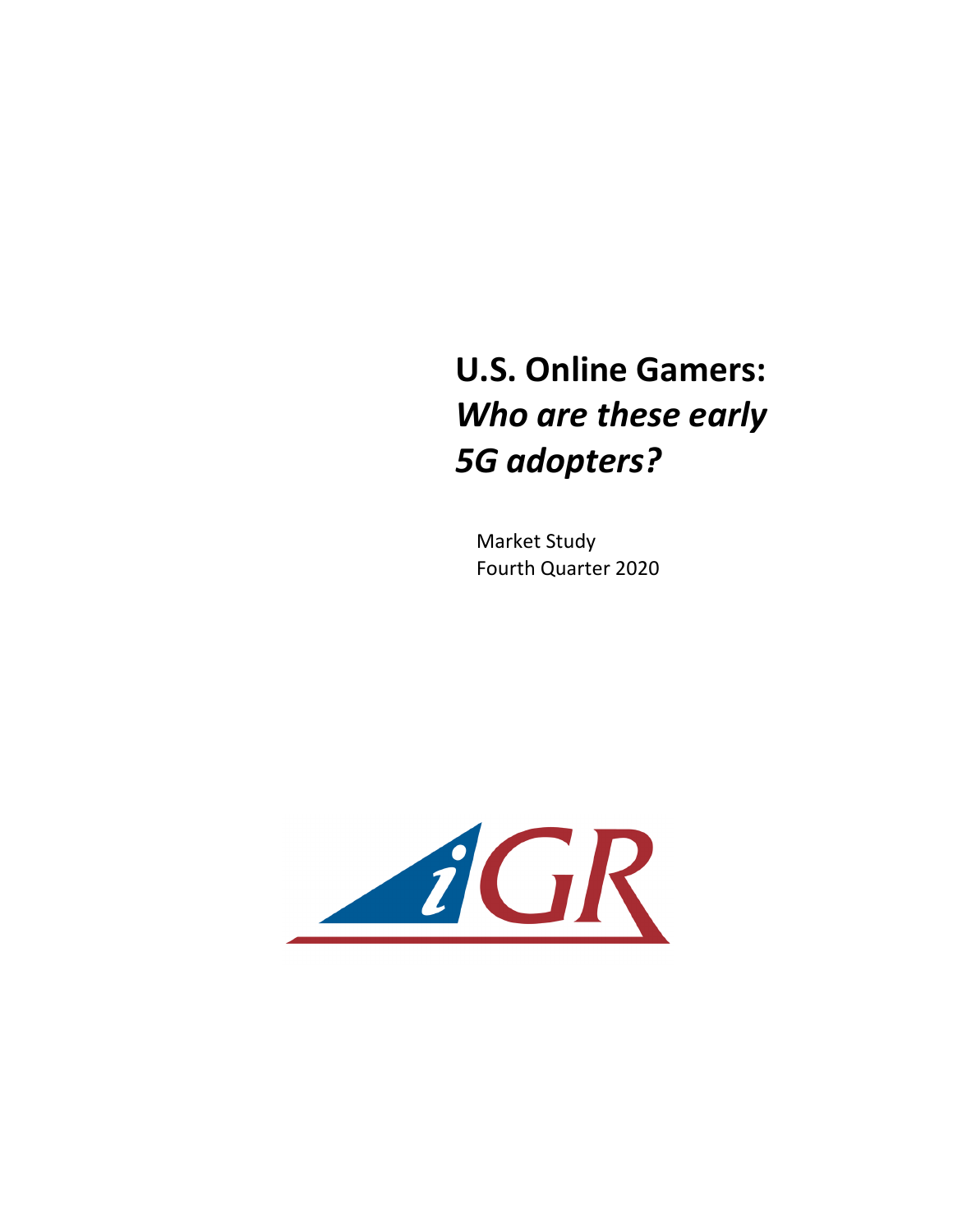

## **U.S. Online Gamers: Who are** *these early 5G adopters?*

Market Study

Published Fourth Quarter 2020 Version 1.0 Report Number: 04Q2020-07

*iG*R 12400 W. Hwy 71 Suite 350 PMB 341 Austin TX 78738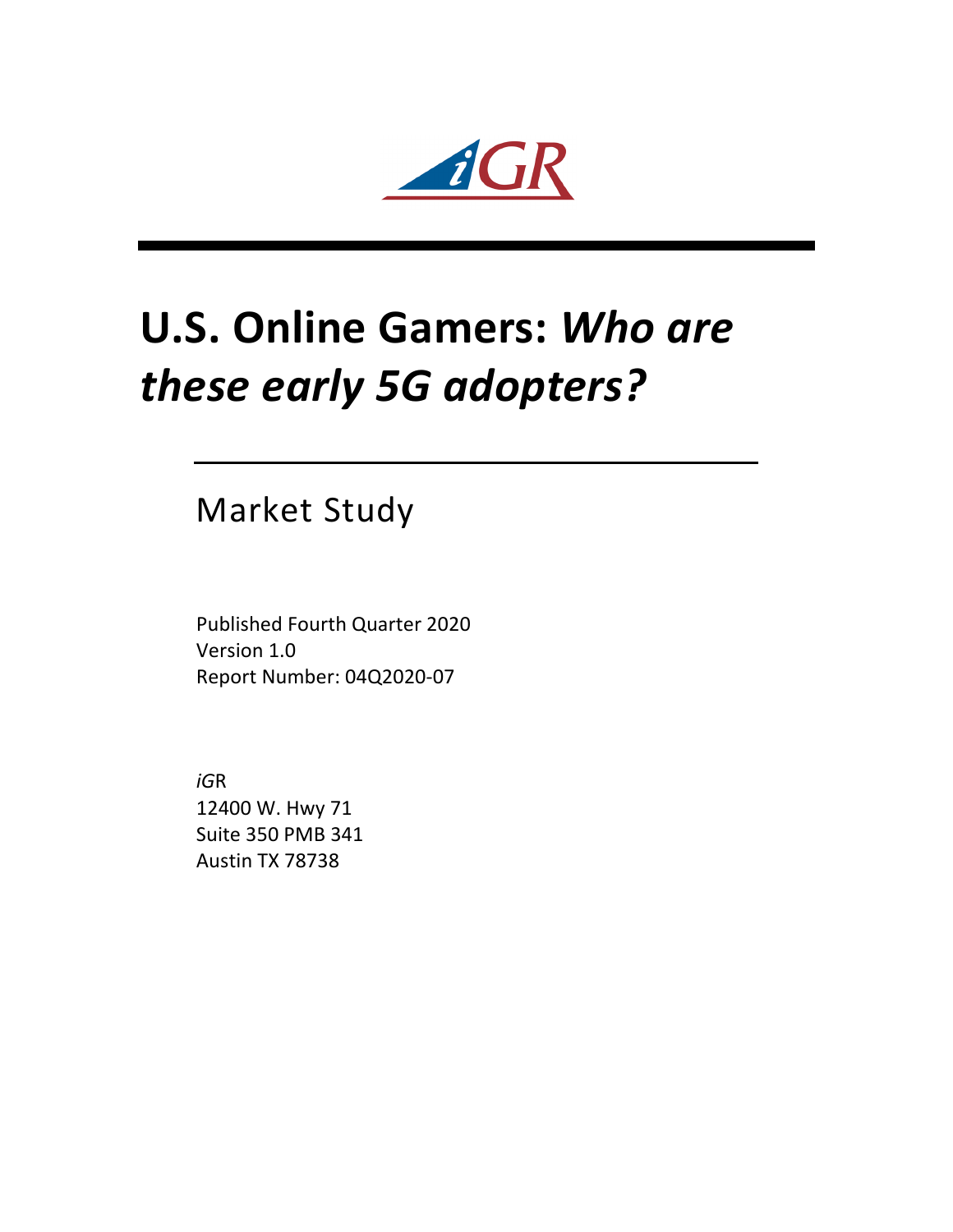## **Table of Contents**

| Figure A: Very Likely or Somewhat Likely to Upgrade to 5G in the Next Year - All versus                                                                                                                                                                                                                                                         |  |
|-------------------------------------------------------------------------------------------------------------------------------------------------------------------------------------------------------------------------------------------------------------------------------------------------------------------------------------------------|--|
|                                                                                                                                                                                                                                                                                                                                                 |  |
|                                                                                                                                                                                                                                                                                                                                                 |  |
|                                                                                                                                                                                                                                                                                                                                                 |  |
| Figure 1: 5G Awareness, Very Aware and Aware - All versus Gamers  8                                                                                                                                                                                                                                                                             |  |
|                                                                                                                                                                                                                                                                                                                                                 |  |
| Figure 3: Support for 5G Infrastructure, Very Likely and Somewhat Likely - All versus                                                                                                                                                                                                                                                           |  |
| U.S. Gamers' Likelihood to Upgrade to 5G Service and Willingness to Pay  11<br>Table 4: Likelihood to Upgrade to 5G in the Next Year, All Survey Respondents 11<br>Table 5: Likelihood to Upgrade to 5G in the Next Year, Gamer Survey Respondents11<br>Figure 4: Very Likely or Somewhat Likely to Upgrade to 5G in the Next Year - All versus |  |
|                                                                                                                                                                                                                                                                                                                                                 |  |
| U.S. Gamers' Likelihood to Purchase a 5G Phone and Willingness to Pay 14<br>Table 7: Likelihood to Purchase New 5G Phone - All versus Gamers  14<br>Figure 6: Likelihood to Purchase New 5G Phone - All versus Gamers15                                                                                                                         |  |
| U.S. Gamers' Interest in 5G Home Internet and Willingness to Pay 17<br>Figure 8: Interest in 5G Home Internet, Very Interested and Interested - All versus Gamers                                                                                                                                                                               |  |
| Table 10: Price Willing to Pay for 5G Home Internet - All versus Gamers 19                                                                                                                                                                                                                                                                      |  |

Quoting information from an *iGillottResearch publication:* external — any *iGillottResearch* information that is to be used in press releases, sales presentations, marketing materials, advertising, or promotional materials requires prior written approval from *iG*illottResearch. *iGillottResearch* reserves the right to deny approval of external usage for any reason. Internal-quoting individual sentences and paragraphs for use in your company's internal communications activities does not require permission from *iGillottResearch*. The use of large portions or the reproduction of any *iGillottResearch document in its entirety does require prior written approval and may have some financial implications.* Copyright © 2020 *iG*illottResearch, Inc. Reproduction is forbidden unless authorized. FOR INFORMATION PLEASE CONTACT IAIN GILLOTT (512) 263-5682.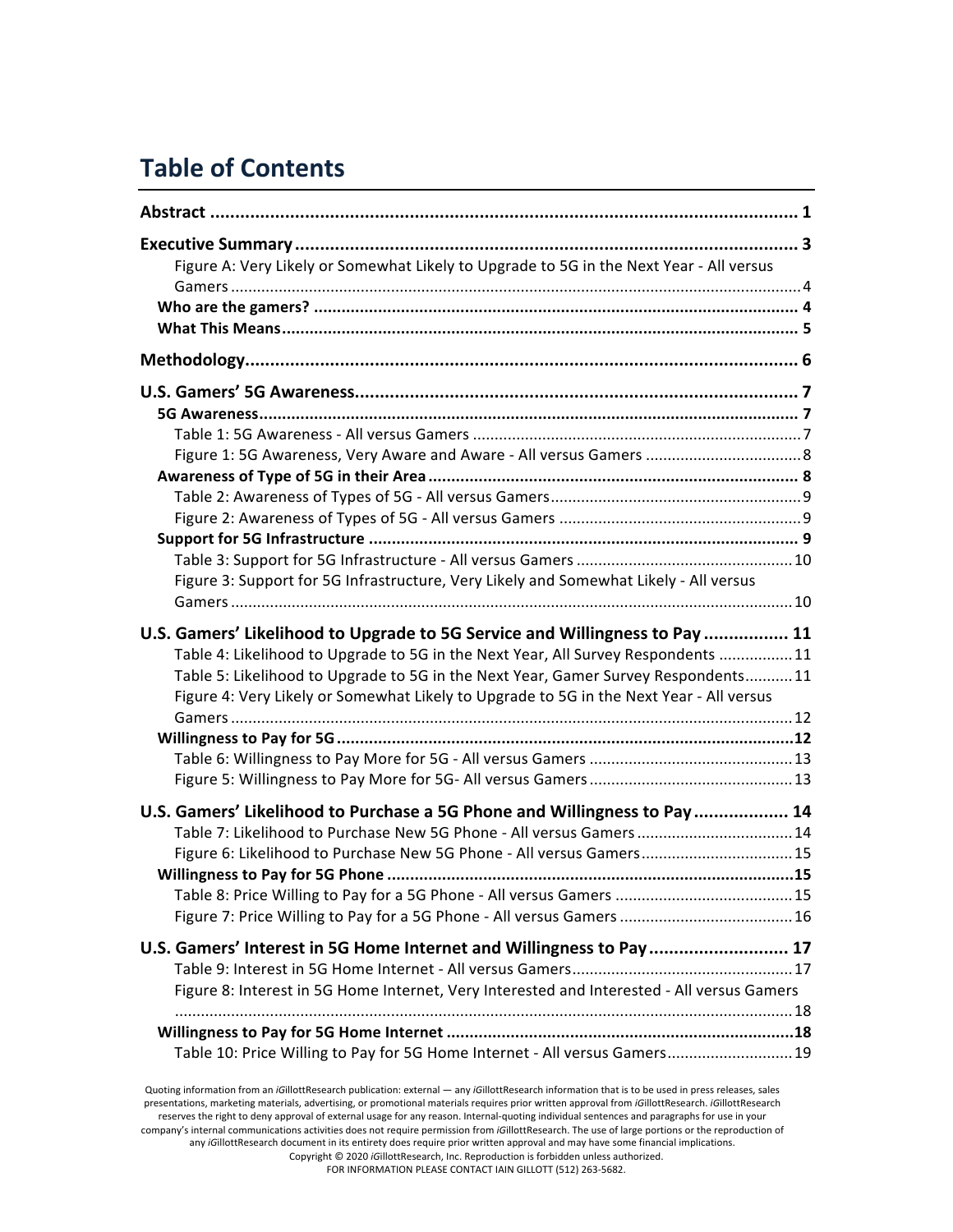| Figure 9: Price Willing to Pay for 5G Home Internet - All versus Gamers  19 |  |
|-----------------------------------------------------------------------------|--|
|                                                                             |  |
|                                                                             |  |
|                                                                             |  |
| Figure 10: Wi-Fi 6 Awareness, Very Aware and Aware - All versus Gamers 21   |  |
|                                                                             |  |
|                                                                             |  |
|                                                                             |  |
|                                                                             |  |
|                                                                             |  |
|                                                                             |  |
|                                                                             |  |
|                                                                             |  |
|                                                                             |  |
|                                                                             |  |
|                                                                             |  |
|                                                                             |  |
|                                                                             |  |
|                                                                             |  |
|                                                                             |  |
|                                                                             |  |
|                                                                             |  |
|                                                                             |  |
|                                                                             |  |
|                                                                             |  |
|                                                                             |  |
|                                                                             |  |
|                                                                             |  |
|                                                                             |  |
|                                                                             |  |
|                                                                             |  |
|                                                                             |  |
|                                                                             |  |
|                                                                             |  |
|                                                                             |  |
|                                                                             |  |
|                                                                             |  |
|                                                                             |  |
|                                                                             |  |
|                                                                             |  |

Quoting information from an *iGillottResearch publication: external — any <i>iGillottResearch* information that is to be used in press releases, sales presentations, marketing materials, advertising, or promotional materials requires prior written approval from *iG*illottResearch. *iGillottResearch* reserves the right to deny approval of external usage for any reason. Internal-quoting individual sentences and paragraphs for use in your company's internal communications activities does not require permission from *iG*illottResearch. The use of large portions or the reproduction of any iGillottResearch document in its entirety does require prior written approval and may have some financial implications. Copyright © 2020 *iGillottResearch, Inc. Reproduction* is forbidden unless authorized. FOR INFORMATION PLEASE CONTACT IAIN GILLOTT (512) 263-5682.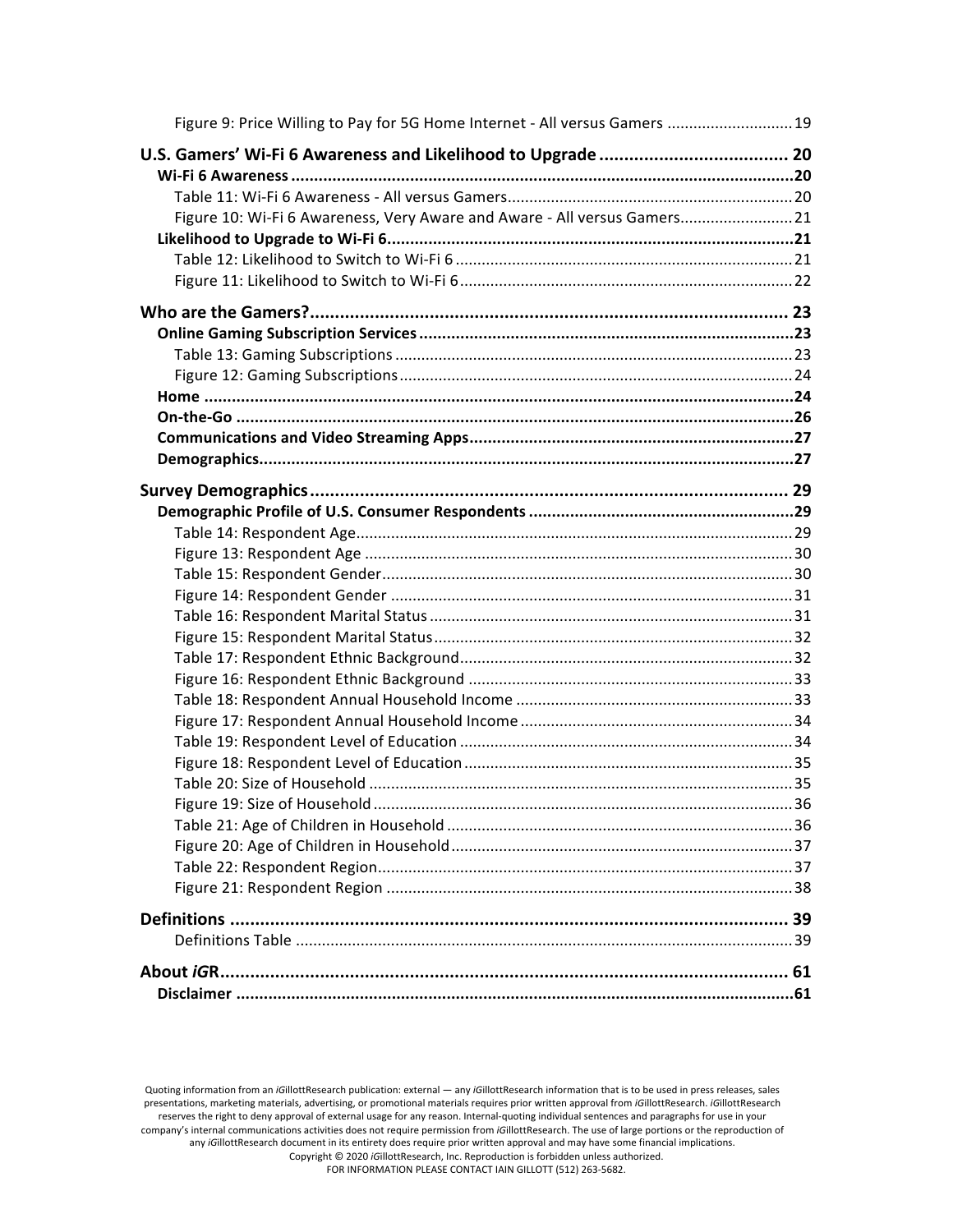## **Abstract**

Online gamers benefit from fast Internet speeds and low latency. It is no wonder that they are particularly interested in 5G and will more than likely be some of the first adopters. Who are these online gamers and how do they compare to other U.S. mobile consumers?

This market study focuses on U.S. mobile consumers who have an online gaming subscription. The market study provides a comparison between this group and all U.S. mobile consumers according to their awareness of 5G and likelihood to upgrade, and their awareness of Wi-Fi 6 and likelihood to upgrade. The market study also provides defining characteristics of U.S. gamers, including demographic variables, telecom activities and applications used. The market study uses results from *iGR's* October 2020 survey of over 1,000 U.S. mobile consumers.

Key questions addressed:

- How aware of 5G are U.S. online gamers and other U.S. mobile consumers, both in general and where they live?
- How likely are U.S. online gamers and other U.S. mobile consumers to buy a 5G phone and upgrade to 5G service in the next year?
- How aware of Wi-Fi 6 are U.S. online gamers and other U.S. mobile consumers? How likely is each group to upgrade to Wi-Fi 6 in the next year?
- How likely are U.S. online gamers and other U.S. mobile consumers to support the deployment of 5G small cells where they live?
- Which online gaming services do U.S. online gamers subscribe to?
- What are some demographic characteristics of U.S. online gamers when compared to all U.S. mobile consumers?
- How do U.S. gamers' online activities compare to those of all U.S. mobile consumers?
- Which video and communication applications do U.S. gamers use? How do these compare to those of all U.S. mobile consumers?

Who should read this report?

- Mobile operators
- Mobile infrastructure vendors
- Cable MSOs and other fixed broadband providers

Quoting information from an *iGillottResearch publication:* external — any *iGillottResearch information that is to be used in press releases, sales* presentations, marketing materials, advertising, or promotional materials requires prior written approval from *iG*illottResearch. *iGillottResearch* reserves the right to deny approval of external usage for any reason. Internal-quoting individual sentences and paragraphs for use in your company's internal communications activities does not require permission from *iGillottResearch*. The use of large portions or the reproduction of any *iGillottResearch document in its entirety does require prior written approval and may have some financial implications.* Copyright © 2020 *iG*illottResearch, Inc. Reproduction is forbidden unless authorized. FOR INFORMATION PLEASE CONTACT IAIN GILLOTT (512) 263-5682.